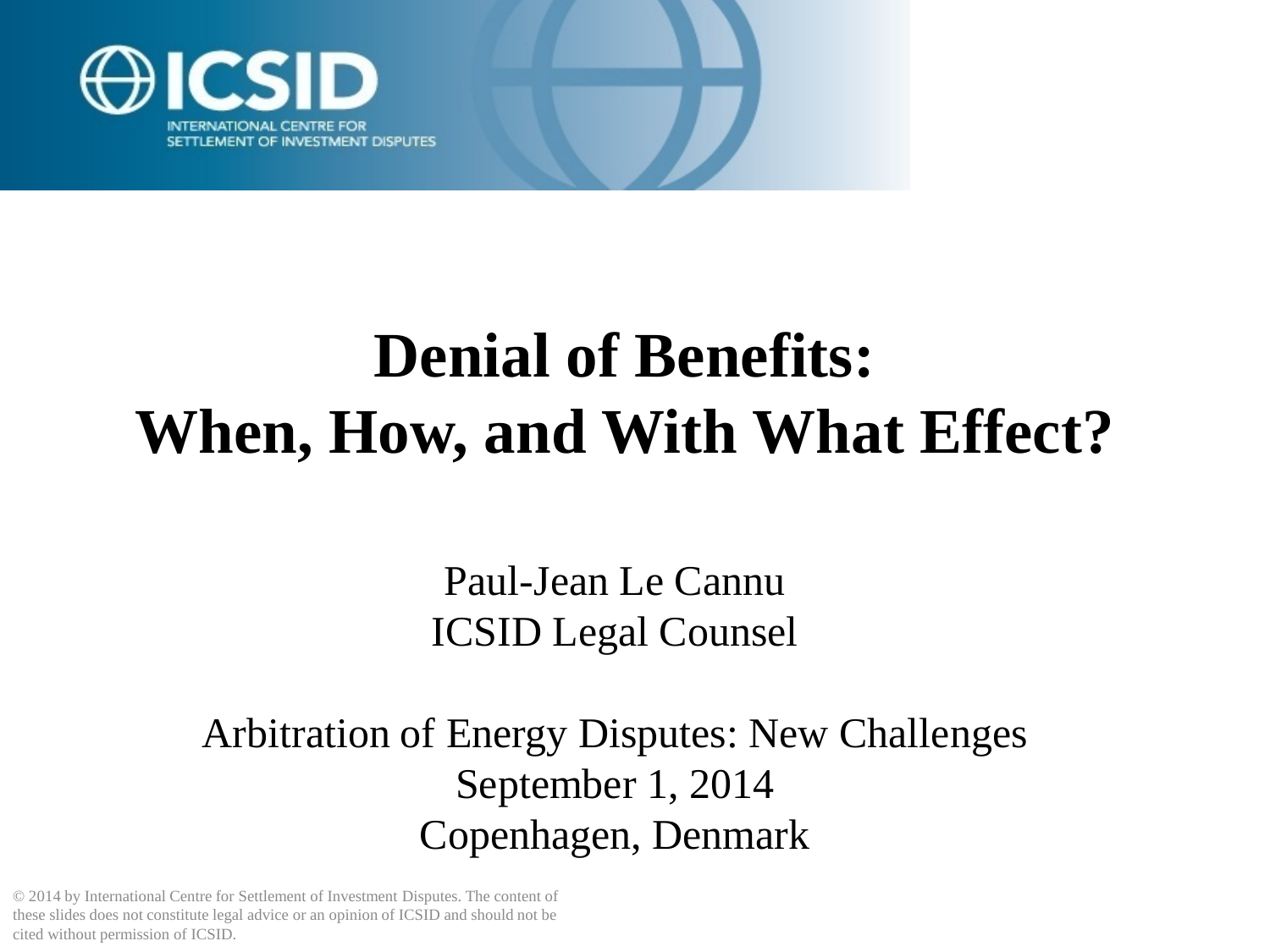

#### **DEFINITION AND EXAMPLES**

- DoB: clause whereby the State reserves the right to deny the benefits of a treaty to a company that has **no economic connection** to the state on whose nationality it relies.
- Examples:
	- Energy Charter Treaty, Art. 17(1)
	- US-Ukraine BIT, Art. I(2)

<sup>© 2014</sup> by International Centre for Settlement of Investment Disputes. The content of these slides does not constitute legal advice or an opinion of ICSID and should not be cited without permission of ICSID.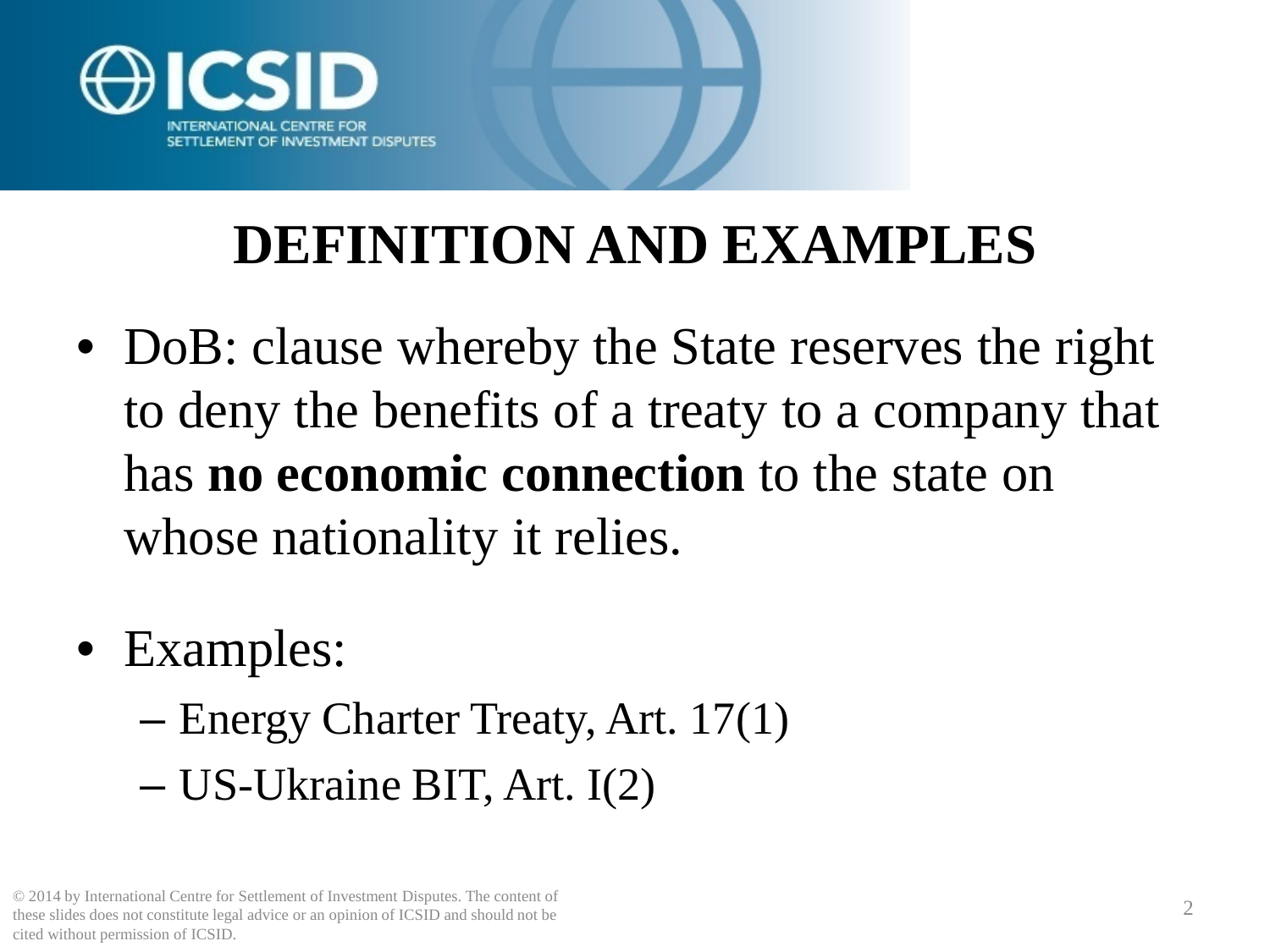

#### **DEFINITION AND EXAMPLES**

• **Energy Charter Treaty, Art. 17(1)**

Each Contracting Party reserves the right to deny the advantages of this Part to:

(1) A legal entity if citizens or **nationals of a third state own or control such entity** and if that entity has **no substantial business activities** in the Area of the Contracting Party in which it is organized; […]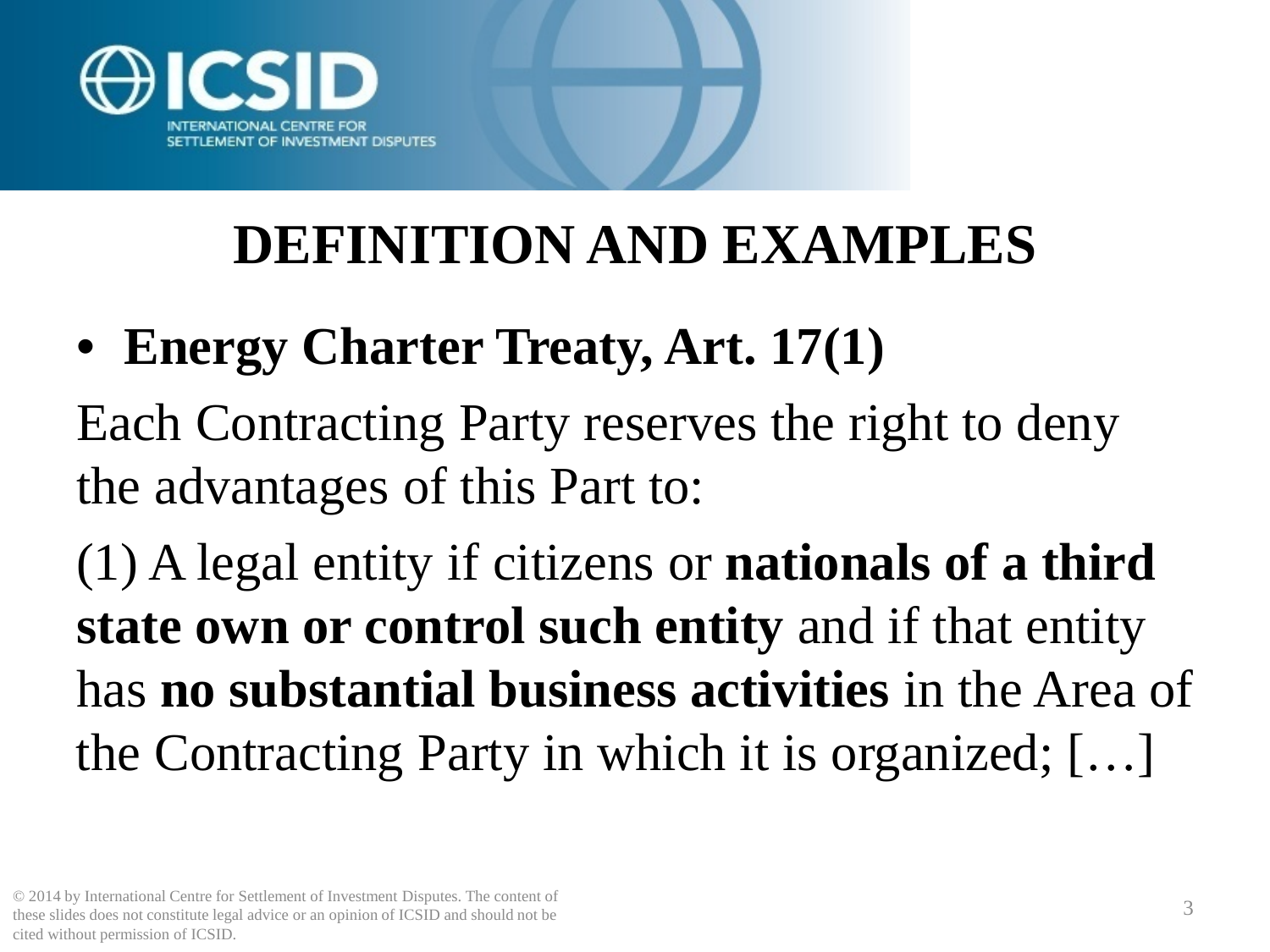

#### **DEFINITION AND EXAMPLES**

#### • **US-Ukraine BIT, Art. I(2)**

Each party reserves the right to deny to any company the advantages of this Treaty if **nationals of any third country control such company** and, in the case of a company of the other Party, that company has **no substantial business activities** in the territory of the other Party or is controlled by nationals of a third country with which the denying Party **does not maintain normal economic relations**.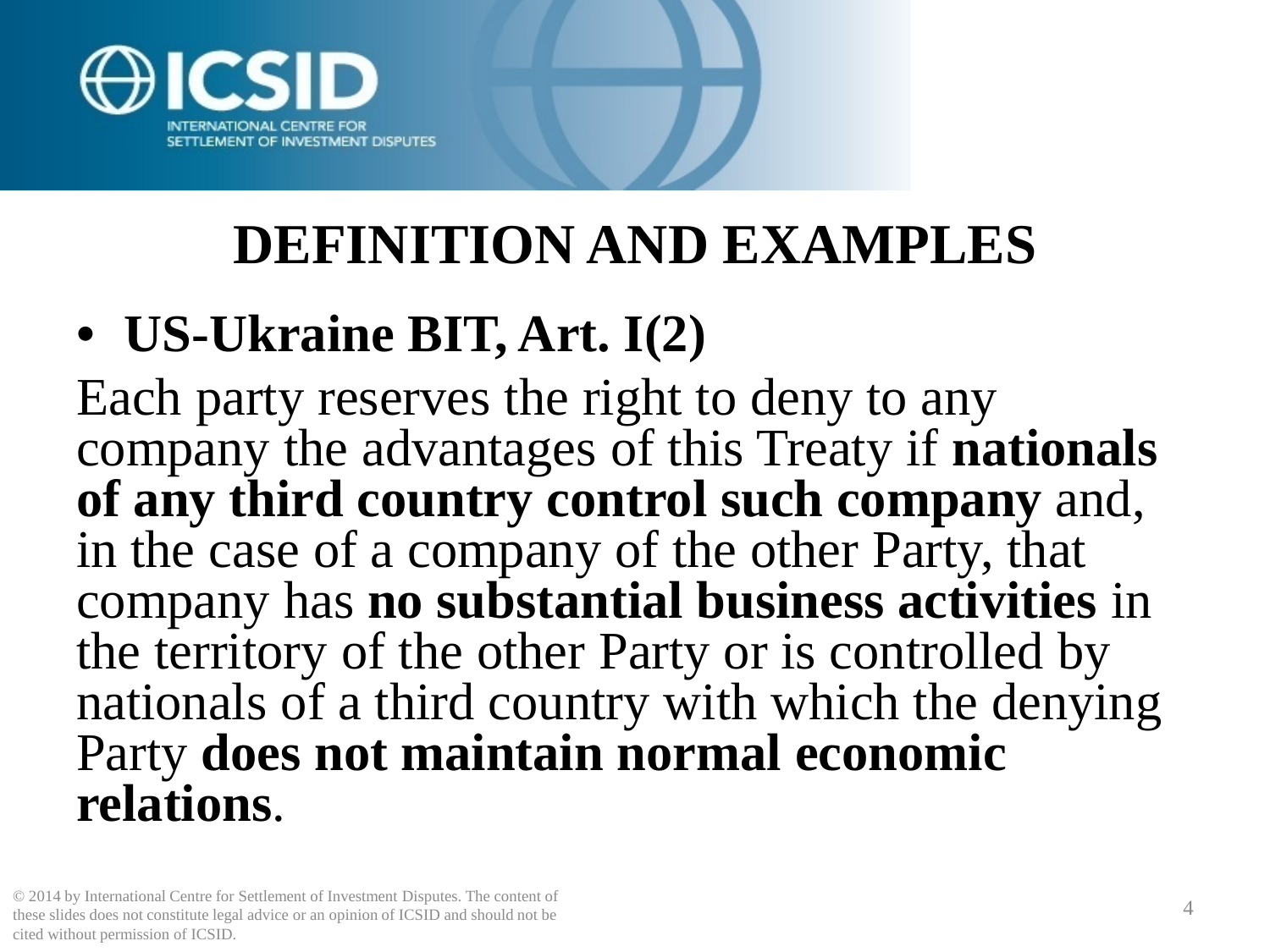

#### **PURPOSE OF THE DoB CLAUSE**

- Excluding from treaty protection so-called **"mailbox"** or **"shell companies"** and, with them, **"free-riders".**
- **Maintaining reciprocity** with regard to treaty benefits, by counterbalancing the effect of **broad treaty definitions of "investors."**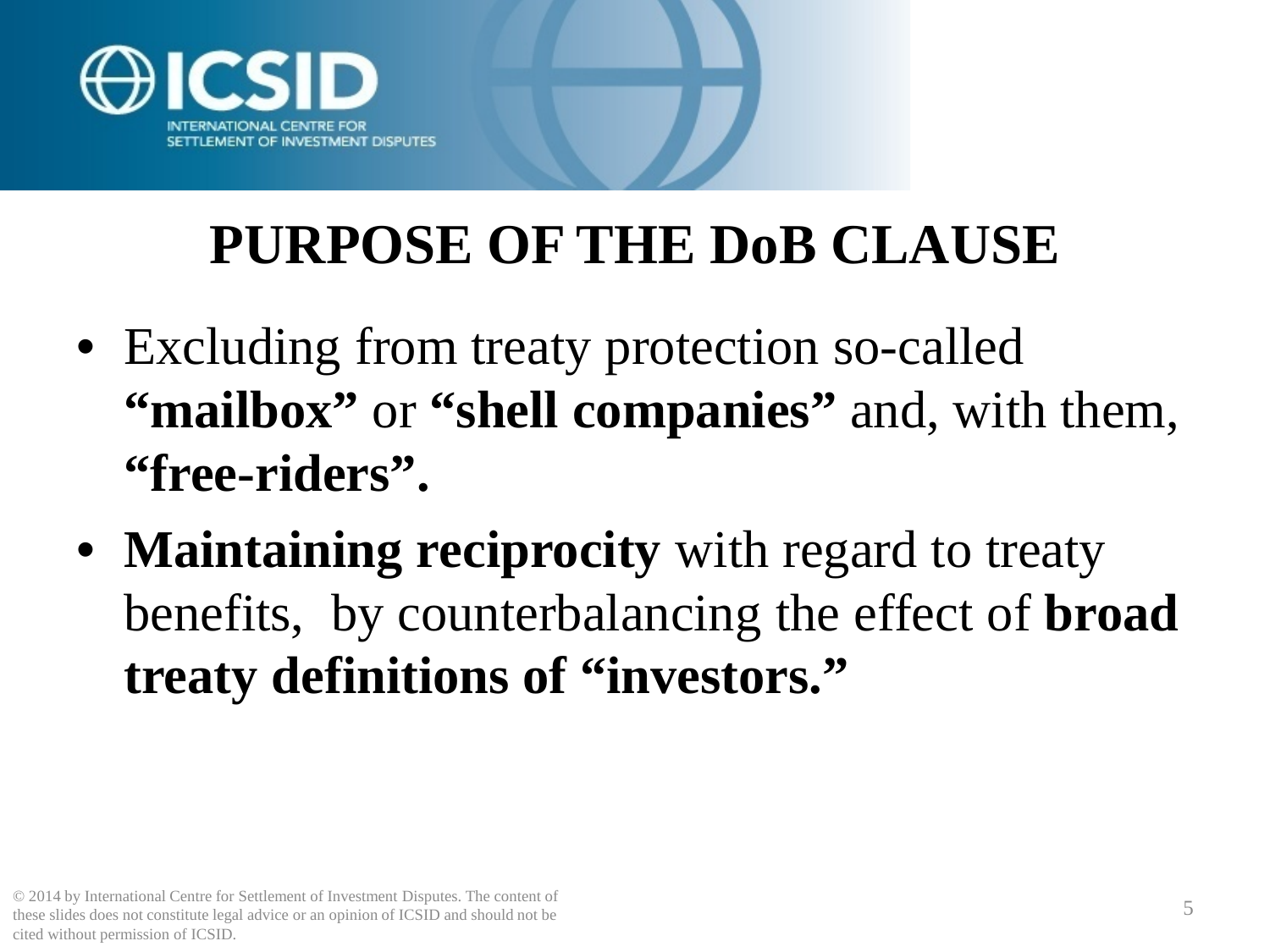

#### **EFFECT OF THE DoB CLAUSE**

- **No jurisdiction**: Ulysseas v Ecuador, Pac Rim v El Salvador, Rurelec v Bolivia**.**
- The benefits "of this Treaty" or "of this Chapter" (of CAFTA) include the dispute resolution provisions.
- **Inadmissibility:** Generation Ukraine v Ukraine. Similar treaty language.
- DoB is "a potential filter on the admissibility of claims".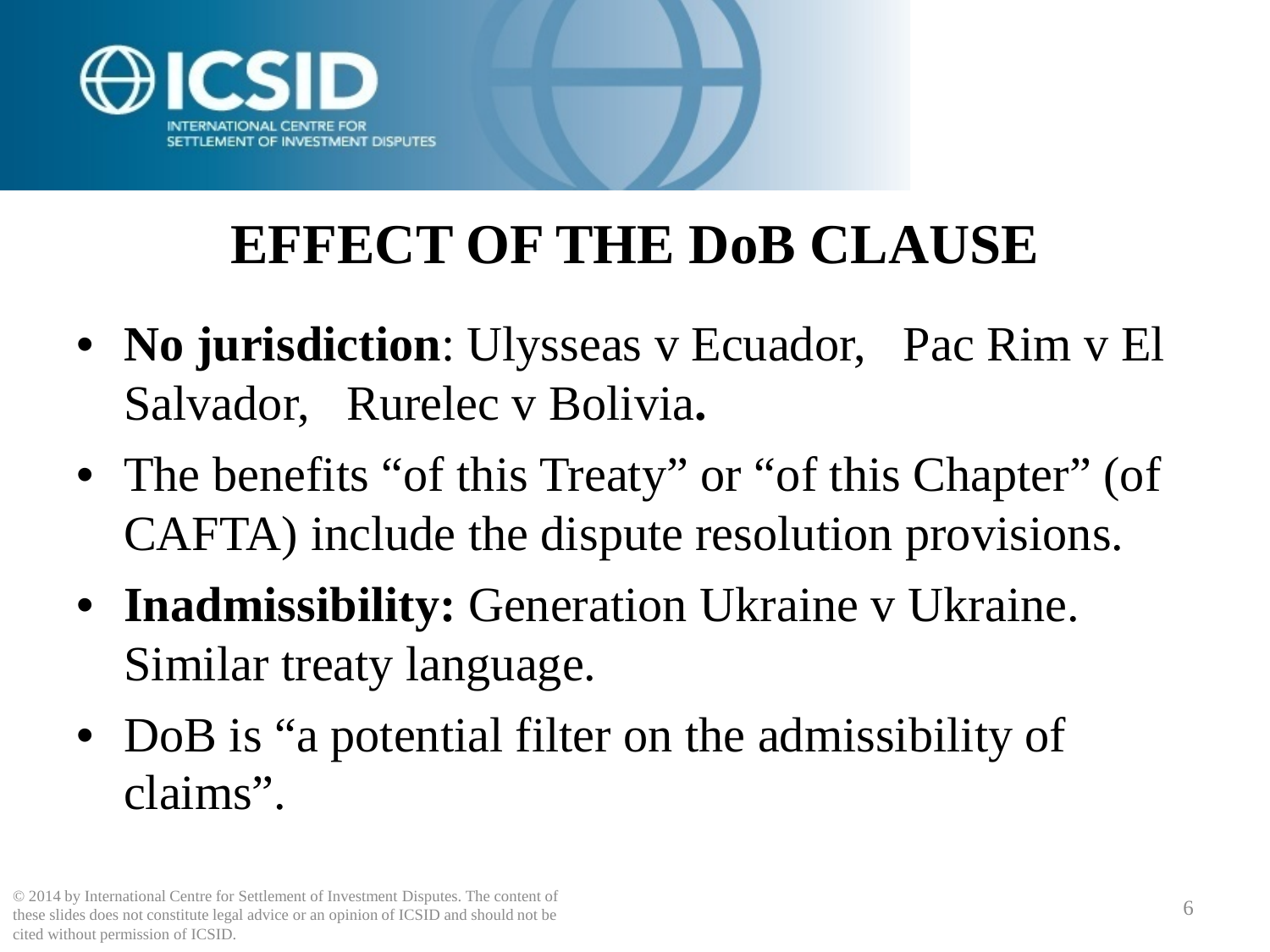

#### **EFFECT OF THE DoB CLAUSE**

- **Merits issue**: Plama v Bulgaria; Yukos cases**.**
- ECT: the DoB clause refers to the advantages of "this Part", ie Part III of the ECT which deals with the **substantive obligations of investment protection**.
- The dispute resolution clause is in a different part of the ECT – Part V.
- Issue dealt with at jurisdiction/admissibility stage.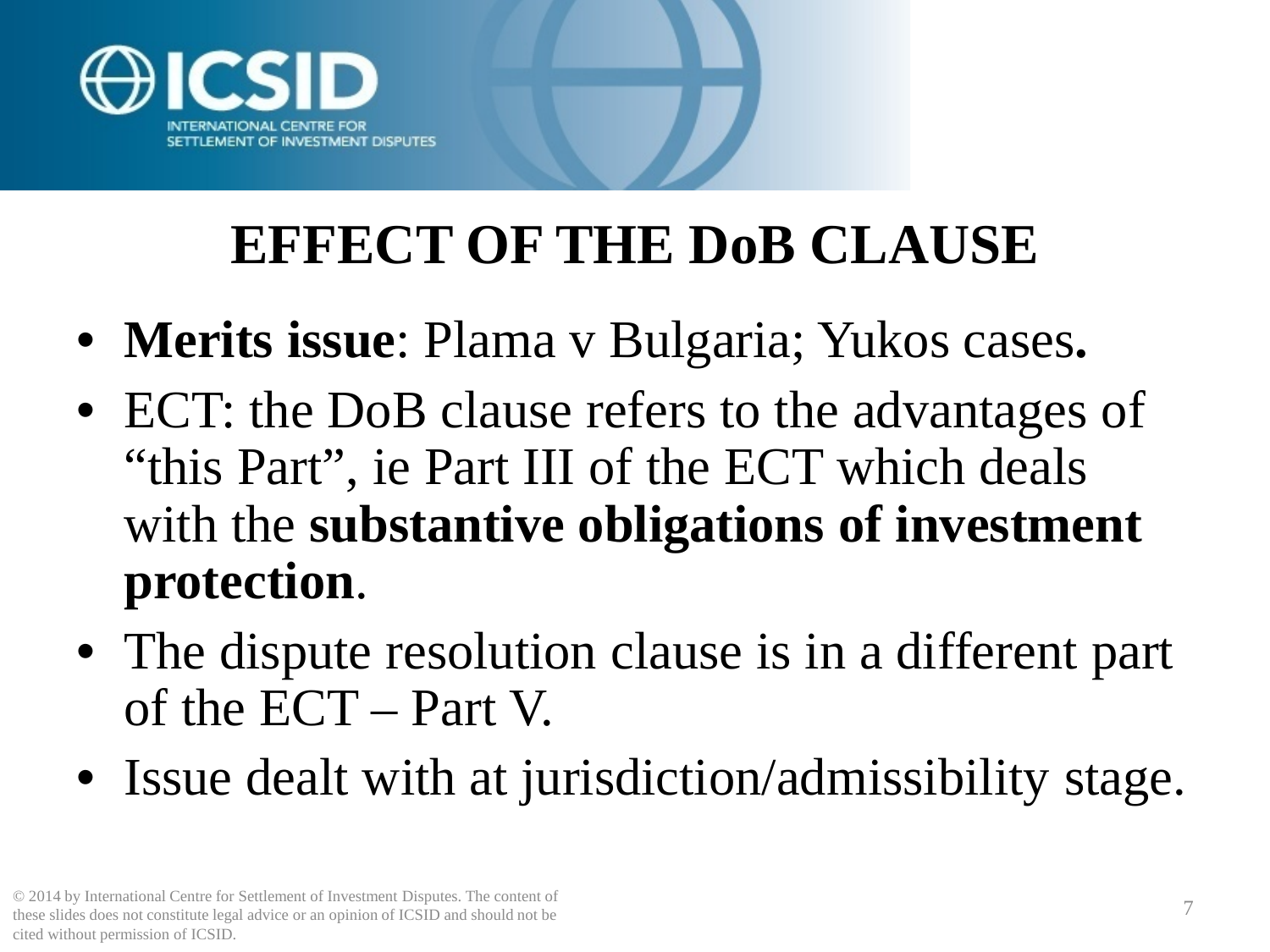

#### **WHEN TO INVOKE THE DoB CLAUSE**

- Treaties are often silent
- What is at stake?
- The right to deny treaty benefits **must be exercised**: it does not operate automatically.
- However, tribunals diverge as to **when and how this right can and should be exercised**.
- **Prospective or retrospective** effect?
- **Time limit** for invocation of DoB clause?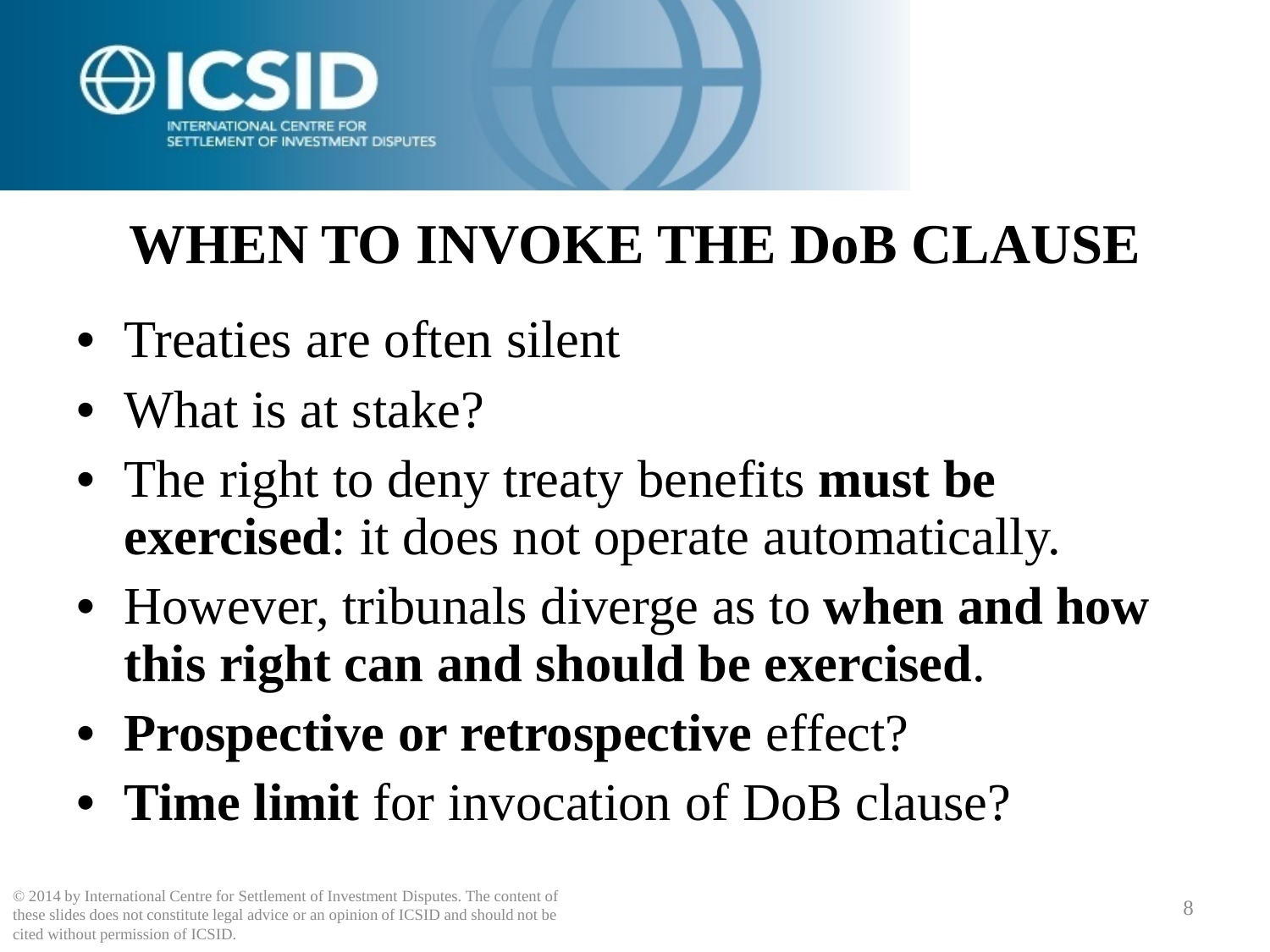

ECT Tribunals:

- Notice of denial only has **prospective effect**.
- Notice should be given **before the investment is made** (Plama) or **before the dispute arises**  (Ascom v Kazakhstan).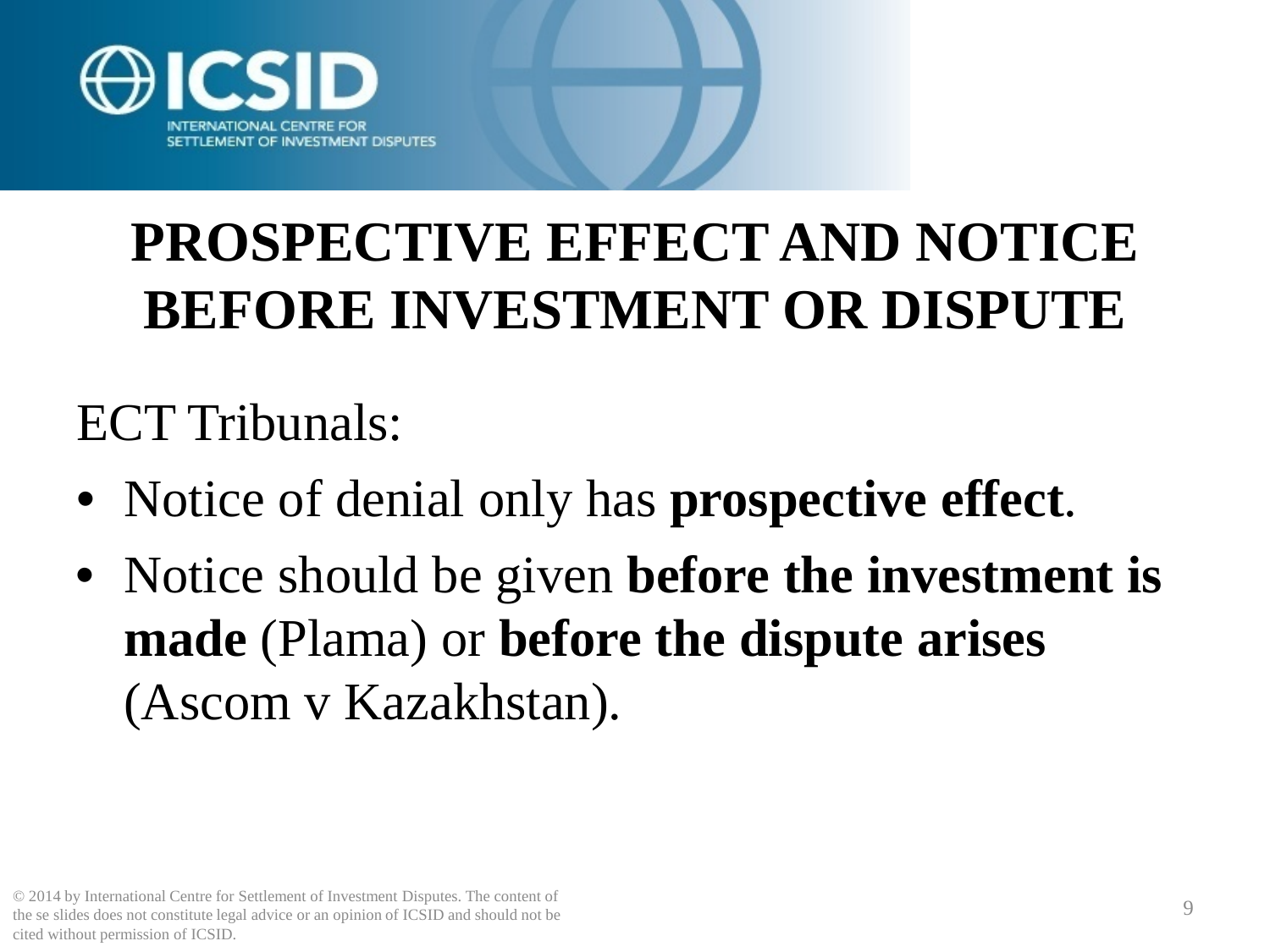

Arguments in support of prospective effect:

- No conclusive indications in Art. 17(1)
- Reliance on the ECT's **object and purpose** as stated in its Art. 2:

"This Treaty establishes a legal framework in order to promote **long-term cooperation** in the energy field, based on complementarities and mutual benefits, in accordance with the objectives and principles of the Charter." (Plama, Yukos, Liman v Kazakhstan)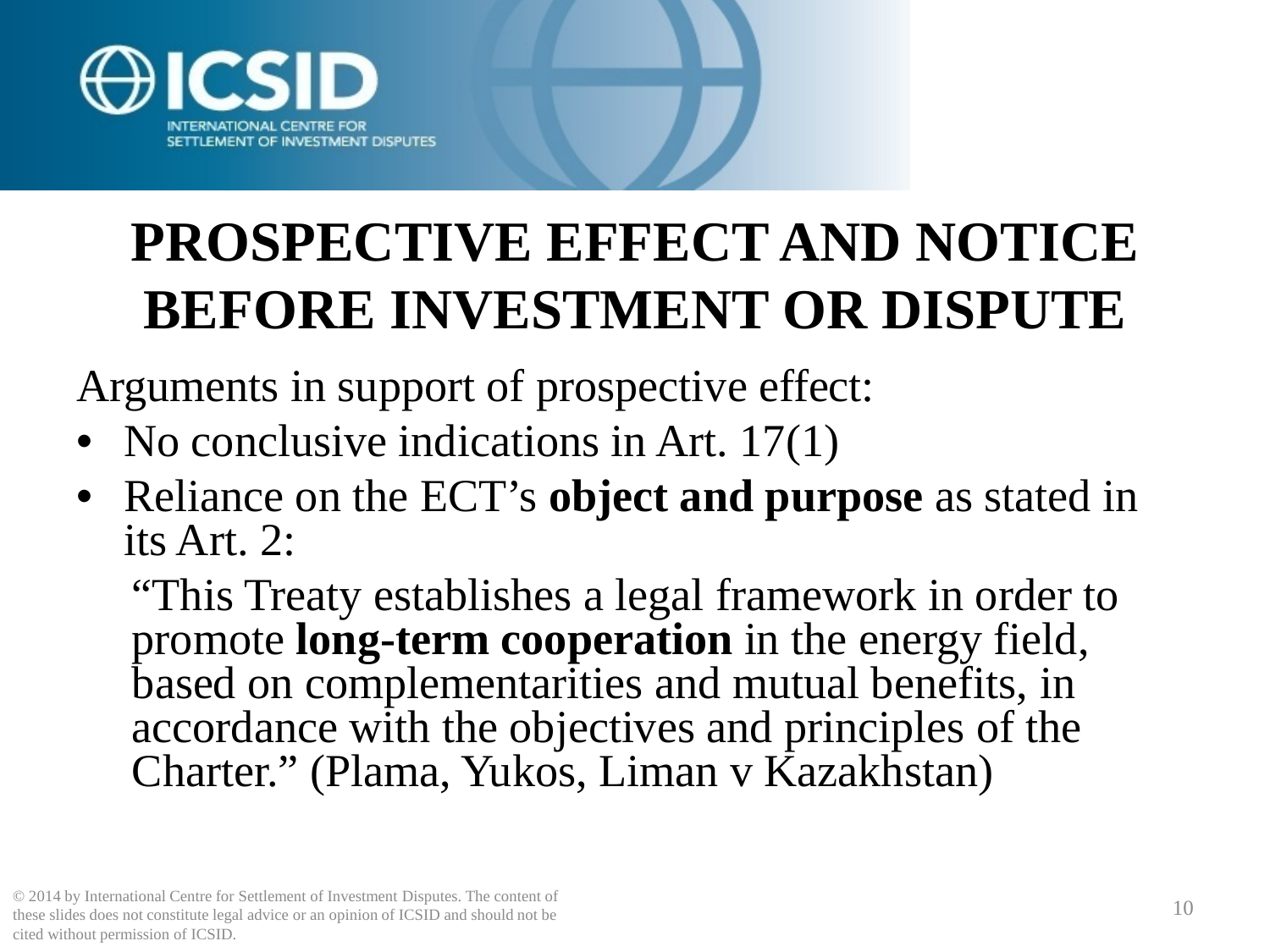

Further arguments in support of prospective effect:

- Retrospective application would run counter to the investor's **legitimate expectations**.
- Retrospective application would also be contrary to the **principle of legal certainty**.
- "**Hostage factor**" if retrospective effect.
- Prospective application allows for **proper investment planning**.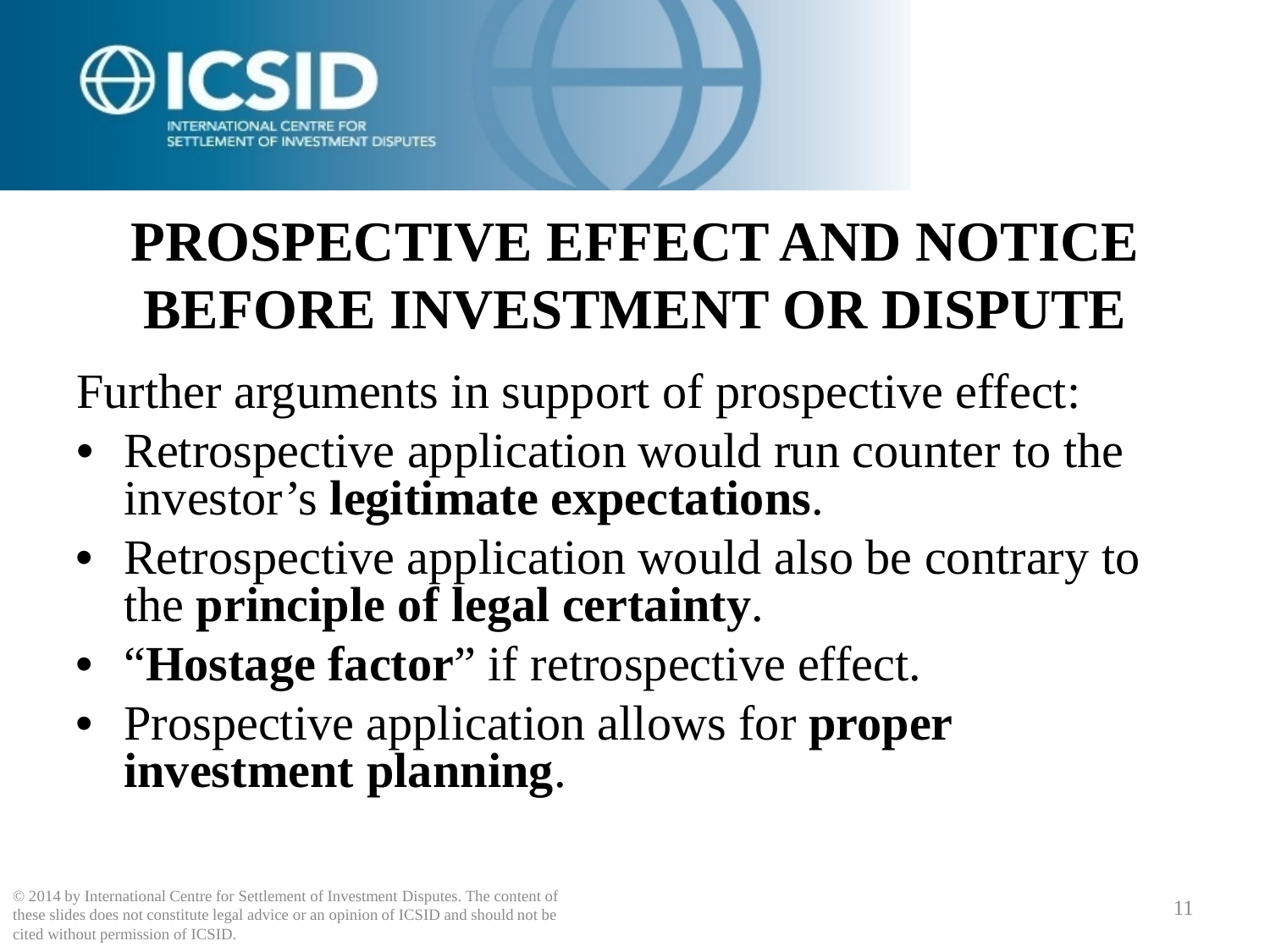

Therefore, the investor needs to be given notice:

- **before making any investment** (Plama); or
- **before the dispute arises** (Ascom).

Art. 17 of the ECT is "**at best half a notice**" (Plama).

<sup>12</sup> © 2014 by International Centre for Settlement of Investment Disputes. The content of these slides does not constitute legal advice or an opinion of ICSID and should not be cited without permission of ICSID.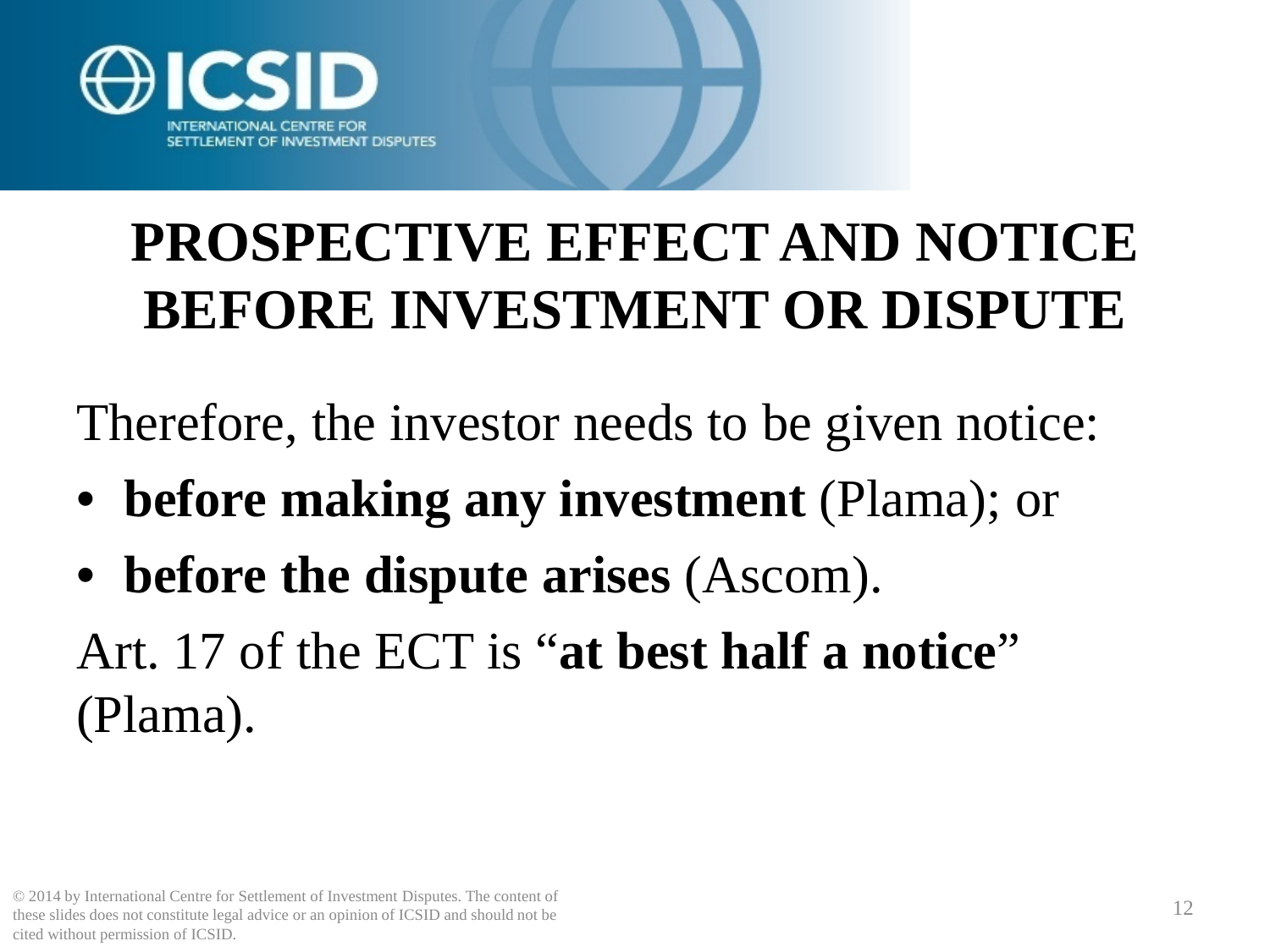

#### **RETROSPECTIVE EFFECT AND NOTICE WITH JURISDICTIONAL OBJECTIONS**

BIT and CAFTA tribunals:

- Notice of denial may have **retrospective effect.**
- Notice should be given **no later than in the statement of defense (UNCITRAL) or no later than the deadline for the filing of the countermemorial (ICSID).**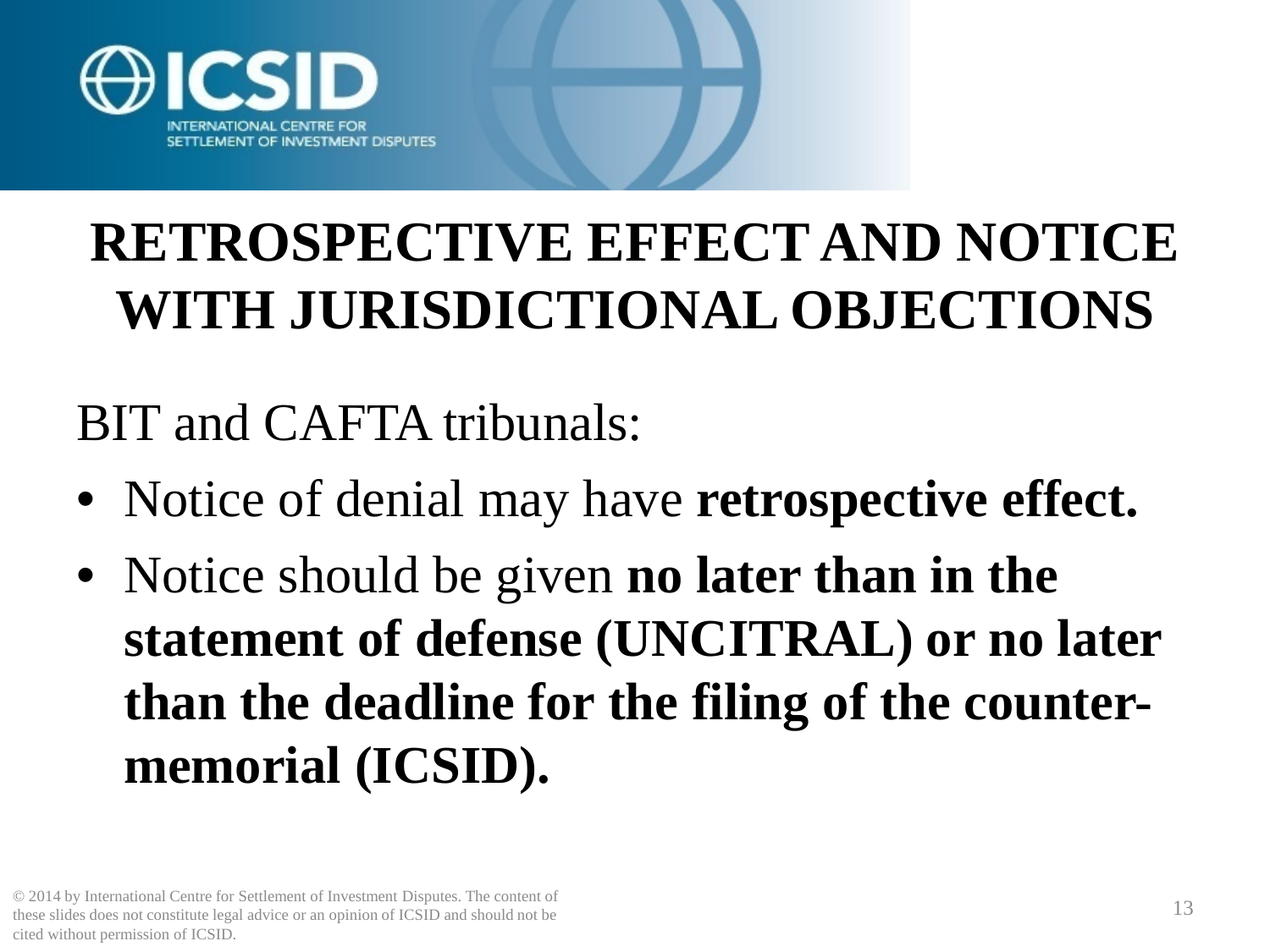

#### **RETROSPECTIVE EFFECT AND NOTICE WITH JURISDICTIONAL OBJECTIONS**

Arguments in support of retrospective effect:

- Consent to arbitration is "**conditional**" or "**qualified**" **from the outset** by the DoB clause. (Rurelec, Pac Rim)
- The investors are **aware of the possibility** for the State to exercise its right of denial **from the time they made their investments**. (Ulysseas, Rurelec)
- The investors' **legitimate expectations** are not frustrated. They may be in a "**fragile position**", but the BIT is "**not a secret**." (Rurelec)
- Ruling out retrospective effect would run counter to the **purpose** of the DoB clause. (Rurelec)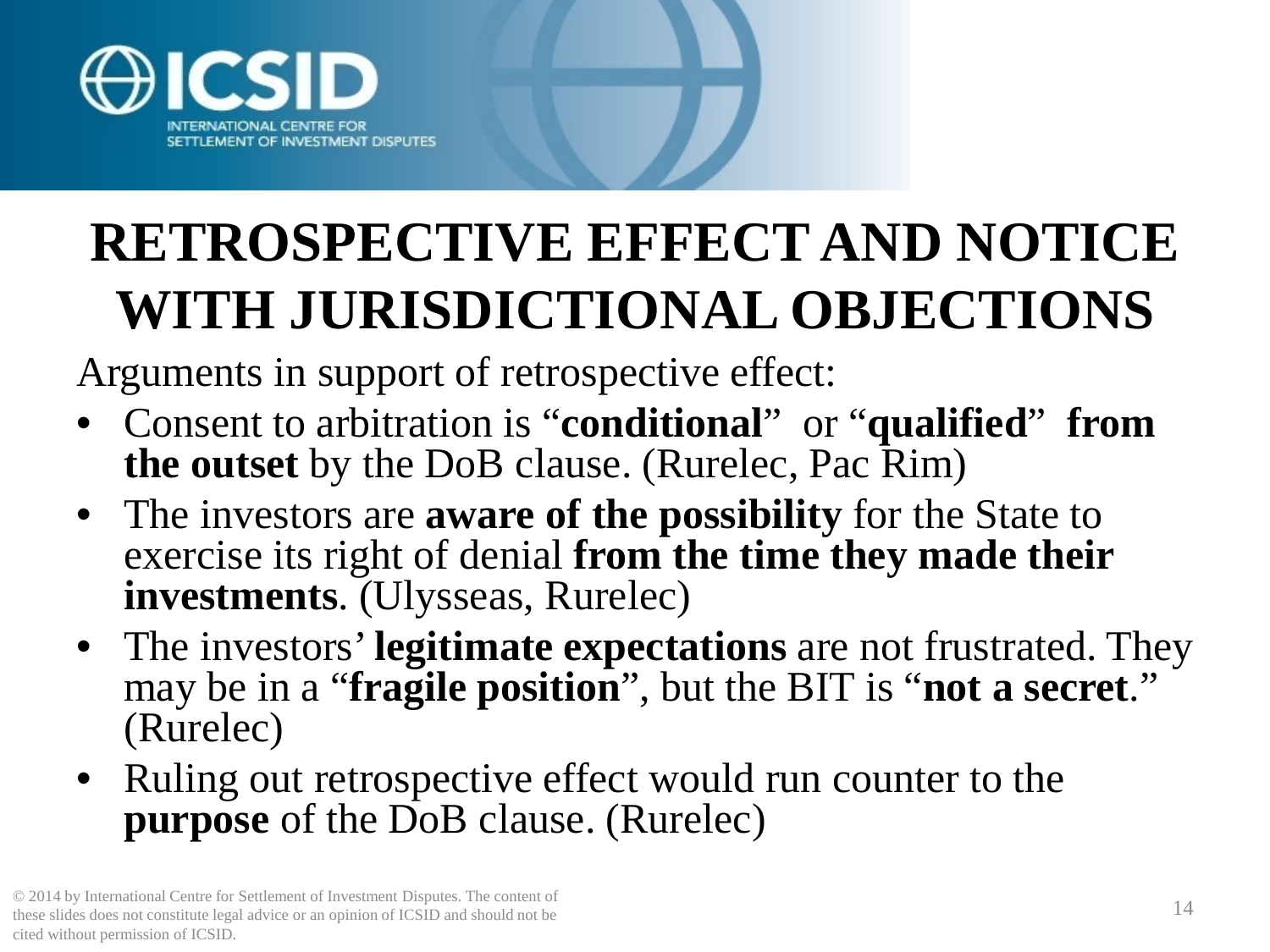

#### **RETROSPECTIVE EFFECT AND NOTICE WITH JURISDICTIONAL OBJECTIONS**

Arguments in support of notice with jurisdictional objections:

- No limit in treaty text (Rurelec)
- In the absence of a dispute, investigations by the State may be seen as a "**groundless and hostile act contrary to the promotion of investments**". (Rurelec)
- If earlier time limit, **real practical difficulties for the host States**: monitoring the ever-changing business activities of companies and their corporate structures; requiring business confidential information. (Pac Rim)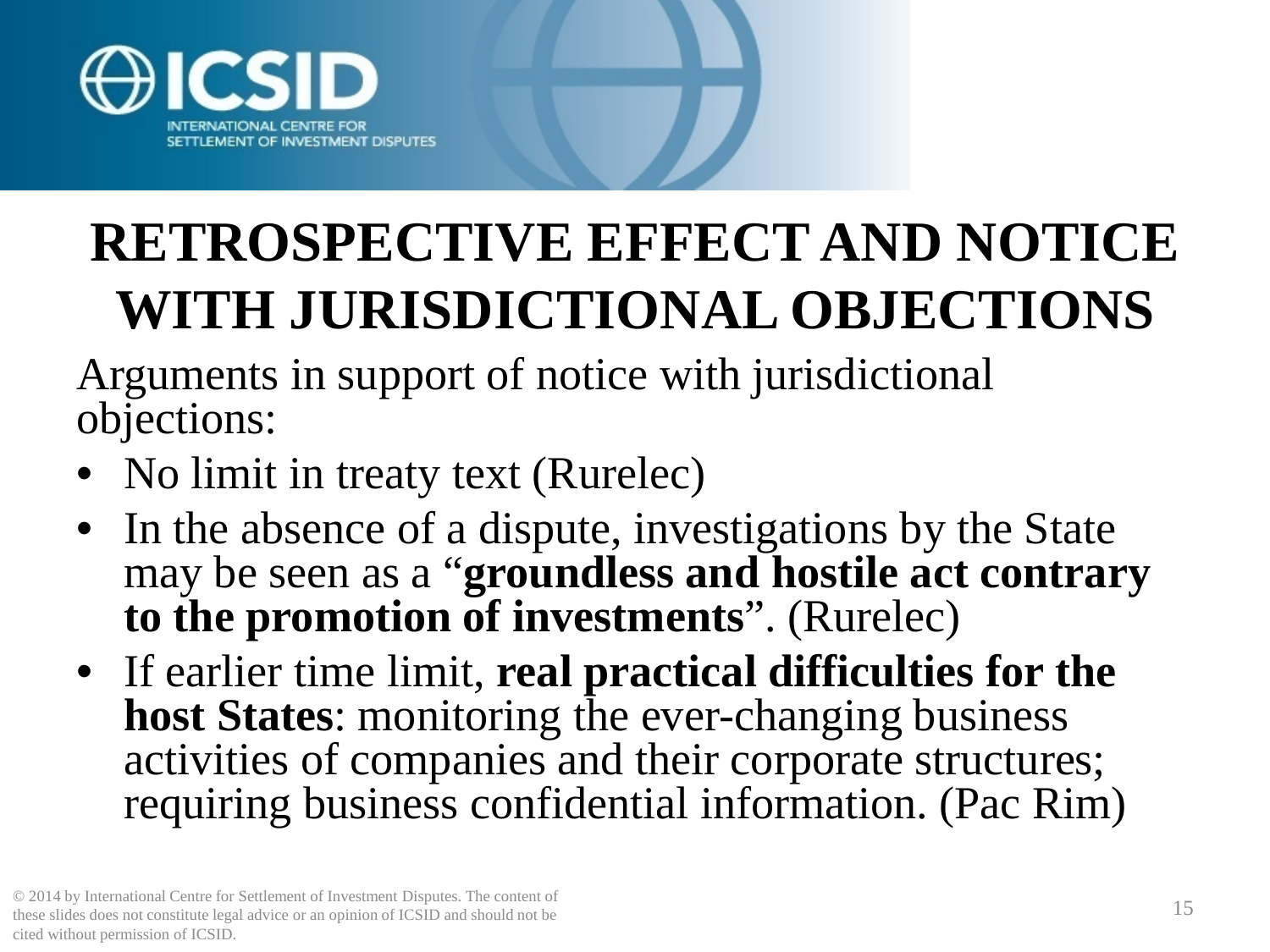

## **HOW: FORM OF NOTICE**

#### If notice is **prospective**:

- a general declaration in a Contracting State's official gazette; or
- a statutory provision in a Contracting State's investment or other laws; or
- an exchange of letters with the investors (Plama)
- If notice is **retrospective**:
- A statement in the counter-memorial or the statement of defense (Ulysseas, Pac Rim, Rurelec)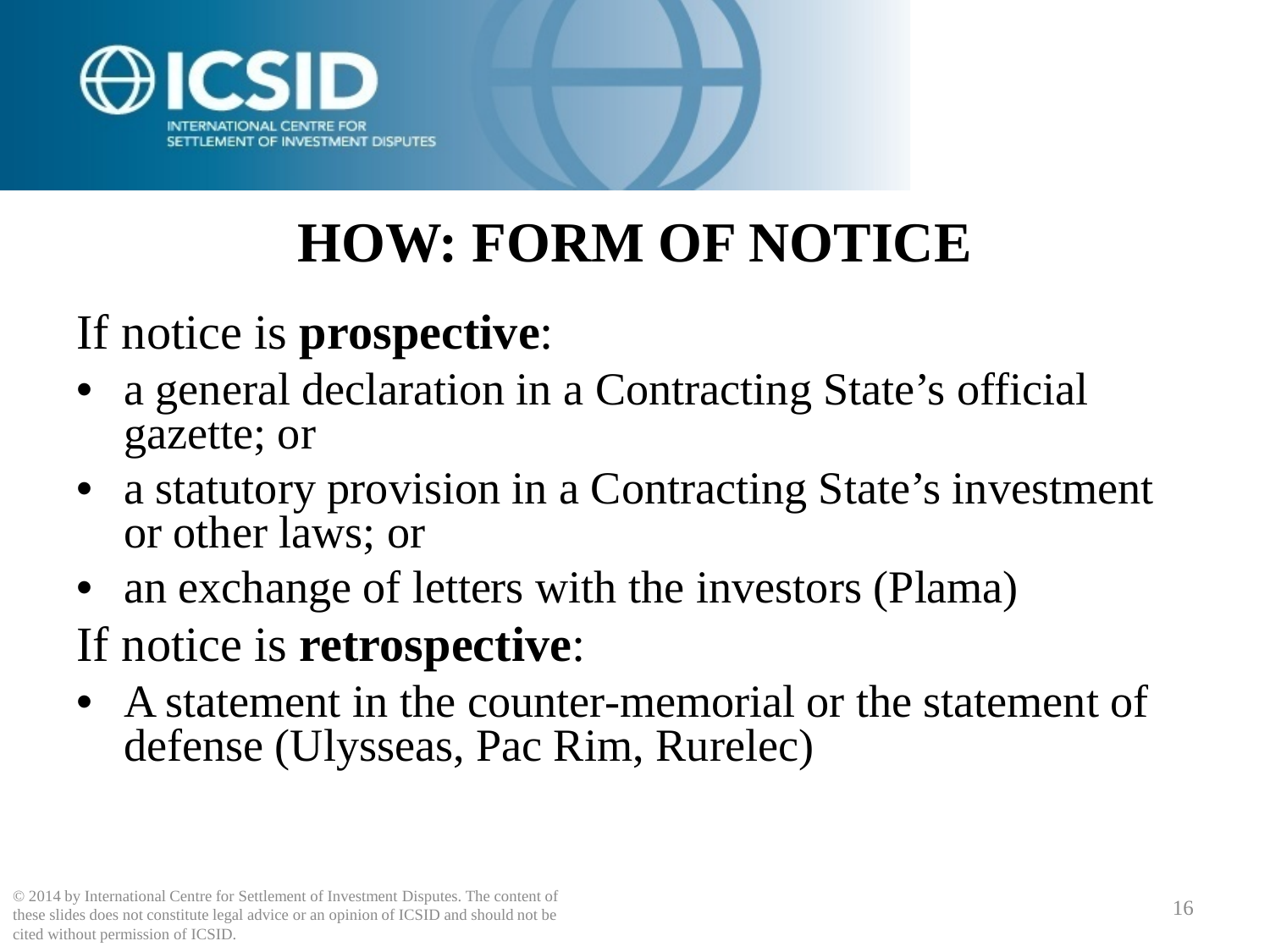

#### **WAY FORWARD?**

**Consensus** on the need to exercise the right of denial. **Divergence** as to when it should be exercised and what the effects are.

- Should tribunals revisit the meaning and scope of "benefits"/"advantages"?
- Should treaty language be amended? Should states opt for automaticity? (the benefits of the treaty "shall be denied")?